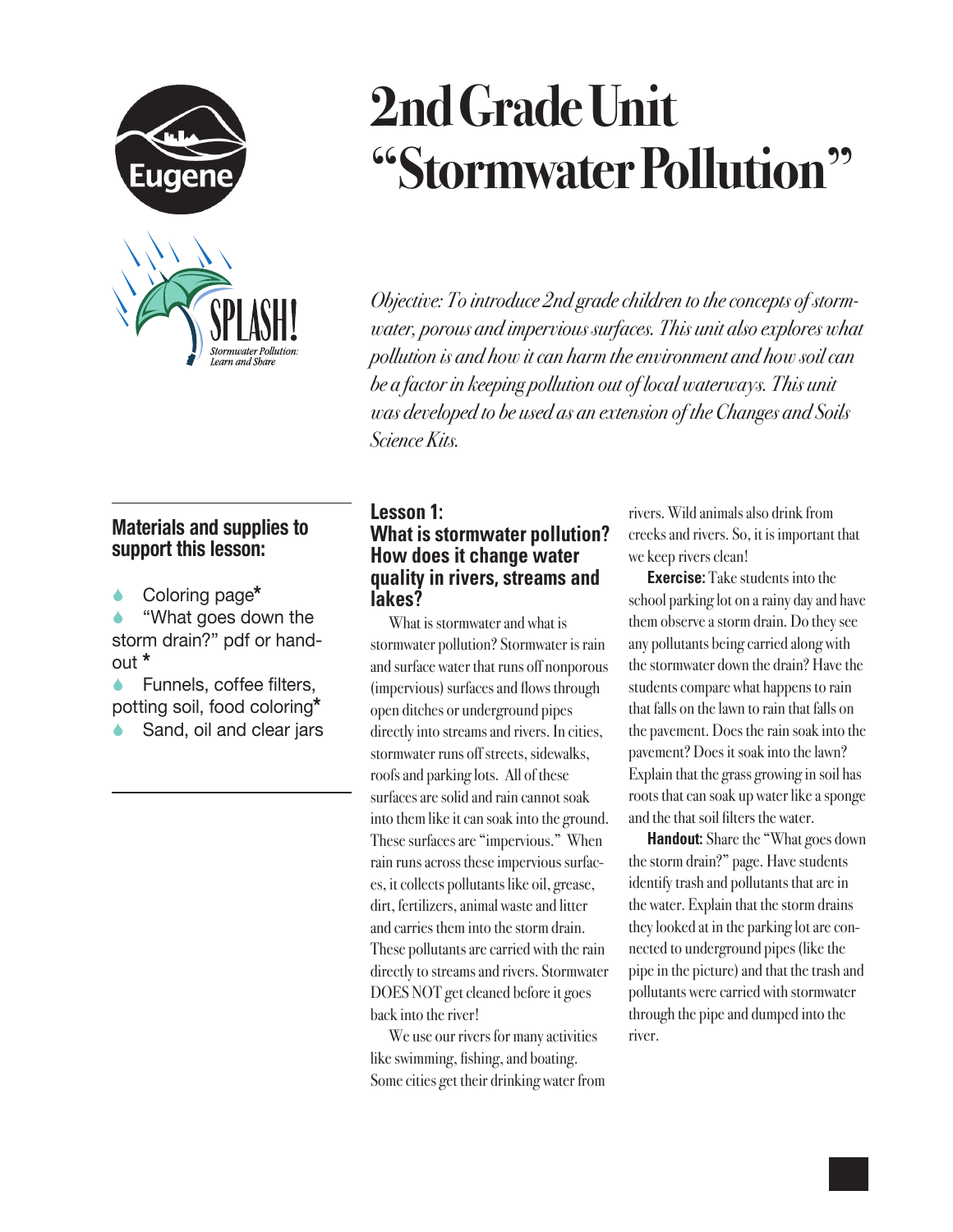

drinking water runoff water treatment storm drain wastewater pollutants oxygen stormwater filtration amphibian

**Activity 1:** Hand out the coloring page. After the students have finished coloring, tape the finished pages on the wall and ask them the following questions:

Do they see any activities on the coloring page that may hurt the fish and ducks in the stream.?

Where will the oil being dumped in the street go?

**Brainstorm:** Discuss storm drains and storm drain systems. Ask students to look for storm drains as they walk home from school, are on the school bus or in a car. Did they see any pollutants or trash in the streets or gutters that could be washed down the storm drain? Make a list of any trash or pollutants they saw on the chalk board. Identify local water sites that storm drains empty into (Amazon Creek, Willamette River).

#### **Lesson 2: What are pollutants and how do they harm plants and animals?**

Pollutants are anything that damage our water, air, and soil. Pollutants are often harmful to humans, plants, and animals. Most pollution is caused by people, but some pollutants are natural. Some pollutants are easily seen. For example, it is easy to spot litter or an oil slick on a pond. However, many pollutants cannot be seen. It is important to realize that clear water isn't necessarily free of pollutants. The pollutants can only be detected by testing the water.

Pollutants can cause many types of problems for humans, plants, and animals. When pollutants like oil enter our rivers, lakes, and streams, the oil can kill fish and make the water undrinkable for animals. Another example of a pollutant

is dirt, which enters the storm drains from construction sites. The dirt makes the water muddy, and fish cannot live in muddy water! Fertilizers entering our water system can cause plants like algae to grow in excess. The algae uses up lots of oxygen in the water, leaving very little oxygen for the fish. Some pollutants can cause tumors and growth defects in fish and amphibians (frogs).

**Handout:** Hand out a picture page showing organisms that have been harmed by pollution. Discuss the importance of keeping water clean.

#### **Lesson 3: Can soil clean the water?**

During their visit to the parking lot, students observed that rainwater flows off impervious surfaces into storm drains, which carry pollutants directly into local waterways. But what happens when those pollutants flow into lawns and other planted areas? Rainwater that falls on planted areas soaks into the ground. Ask the students if the ground can clean the water if the water is polluted.

**Activity 1:** *Exploring Water Filters.* By watching this simple demonstration, students can see that pollutants in water can be filtered by soils.

#### **Materials:**

- $\Box$  3 glass jars
- $\blacksquare$  1/2 cup of sand
- $\blacksquare$  food coloring
- $\blacksquare$  2 plastic funnels
- $\blacksquare$  1/2 cup of potting soil
- $\blacksquare$  coffee filters
- $\blacksquare$  large cup
- $\blacksquare$  2 teaspoons of oil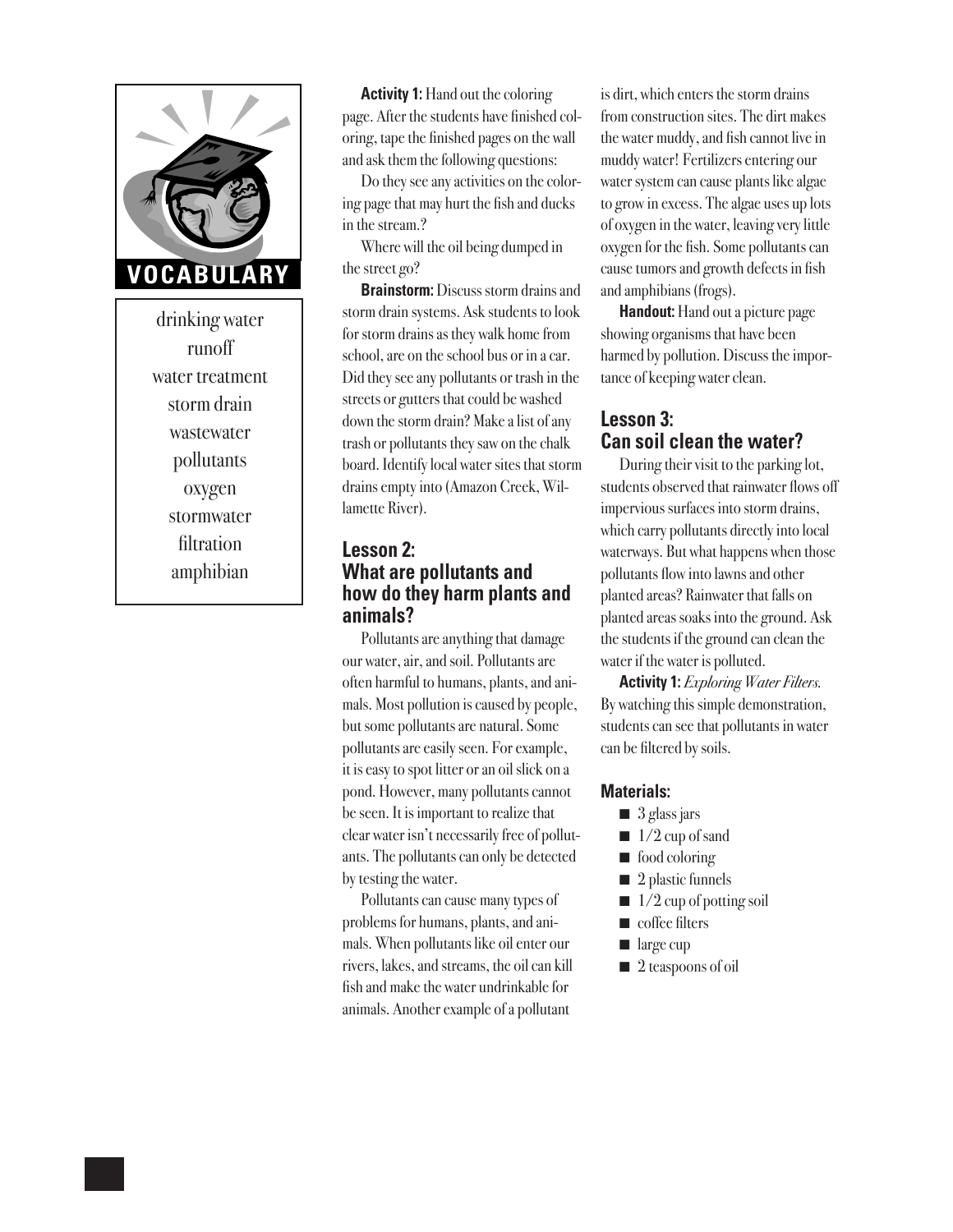Create soil filters by lining each funnel with a coffee filter. Fill the first funnel half-way with sand; the second funnel half-way with potting soil. Place each funnel over an empty jar. In the third jar, mix three drops of food coloring with 1 cup of water. Pour half of the mixture into the funnel with sand, the other half into the funnel with potting soil. After the water has filtered through both funnels, record student observations of what they see in the jars.

Empty the two jars and repeat the experiment using a mixture of water and oil.

Record the students' observations on a worksheet and then ask the students the following questions.

- 1. Which is a better filter: sand or potting soil?
- 2. Which substance (colored water or oil) was easier to filter out?
- 3. Where are the "pollutants" that were in the water?

**Brainstorm:** What are some things that can be done to help keep stormwater clean?



*Using sand and potting soil, students can observe how soil can filter pollutants from water.*

### **Also available for your classroom:**\*

SPLASH! Songs CD with songs for children written and performed by Rich Glauber. Lyric sheet is online.

Schedule a visit from Lily the Frog, our stormwater mascot. Lily can visit your classroom to meet your students and help them learn about the wetlands where she lives.

Call or e-mail for details. \*



SPLASH! was developed by the City of Eugene Stormwater Management program to support education about water quality in our community. This program is funded by City of Eugene stormwater user fees.

\* For more information, supplies for use with these lessons, the SPLASH! Songs CD, or a visit from Lily, contact jeffrey.j.flowers@ci.eugene.or.us or call 541-682-8482 (Eugene schools only )

#### **SPLASH! classroom materials are online at happyrivers.org**